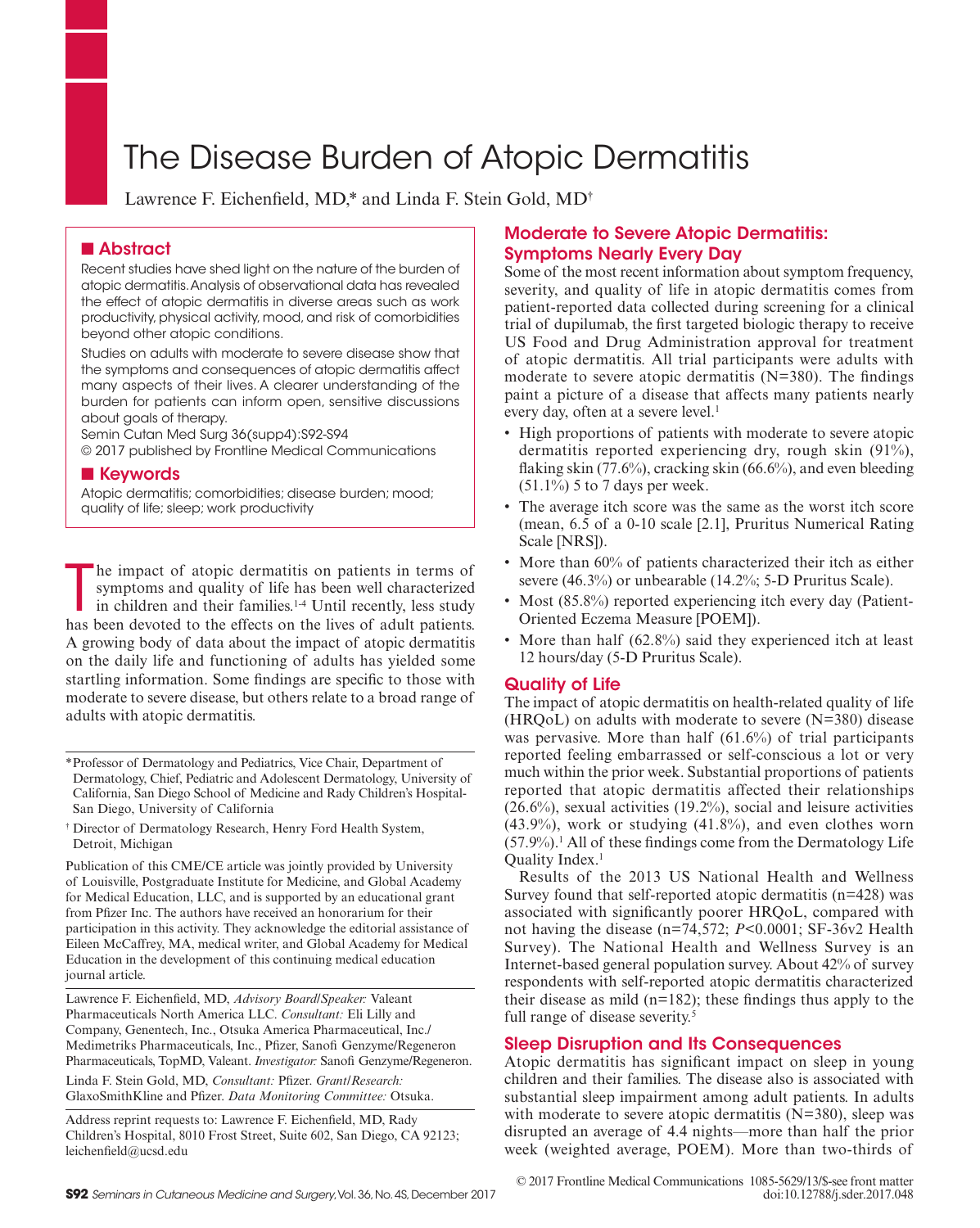patients in this population (68.2%) reported that itch delayed falling asleep and occasionally or frequently awakened them at night (5-D Pruritus Scale). For more than one-third (36.1%), sleep was disturbed every night (POEM). Another 55.0% said that sleep was disrupted 5 to 7 nights per week.<sup>1</sup>

Analyses of data from two US population studies in which disease severity was not specifed document more frequent sleep disruption in patients with self-reported atopic dermatitis than in others.6,7 One-third of adults with atopic dermatitis (33.4%) reported sleep disturbances to clinicians, compared with 23.7% of those without the disease (odds ratio [OR] 1.62, 95% confdence interval [CI], 1.10-2.38; *P*=0.04).6 These fndings come from the 2005-2006 National Health and Nutrition Examination Survey (NHANES; N=5563). After adjusting for sociodemographic and lifestyle factors, people with atopic dermatitis also were more likely to report feeling unrested, being overly sleepy during the day, and feeling as if they did not get enough sleep.<sup>6</sup>

Data from the 2012 US National Health Interview Survey (N=34,613 adults) reported similar fndings. After adjustment for factors including sleep duration and other atopic disorders, adults with atopic dermatitis were roughly twice as likely as other respondents to report regular fatigue (OR 2.23; 95% CI 1.93-2.58), daytime sleepiness (OR 2.04; 95% CI 1.75-2.38), and insomnia (OR 1.83; 95%; CI 1.59-2.12).7

Lack of sleep and feeling tired can result in functional consequences. People with atopic dermatitis were signifcantly more likely than others to report difficulty concentrating, remembering, eating, engaging in hobbies, handling fnances, driving, and navigating public transportation due to fatigue in the 2005- 2006 NHANES (N=5563).6

## Reduced Physical Activity

On the postulation that disrupted sleep and eczematous lesions on the hands and feet may affect physical activity, researchers analyzed objective data from the 2005-2006 NHANES addressing this point. More than 3,000 adult participants in NHANES wore an actigraph for 7 days to measure physical activity. Self-reported atopic dermatitis (reported in 189/3,061) was associated with signifcantly less daily activity (average total daily counts;  $P=0.03$ ) and moderate-vigorous physical activity (*P*=0.02). This association remained after controlling for sleep disturbance, depression, and comorbid asthma.8

## Reduced Work Productivity

Analysis of data from the 2013 US National Health and Wellness Survey also found that atopic dermatitis was associated with substantial impact on work performance, as measured on the Work Productivity and Activity Impairment (WPAI) questionnaire (**Figure 1**). This instrument asks about work absenteeism (percentage of work time missed due to health), presenteeism (percentage of impairment while at work due to health), and overall work impairment (total percentage of work time missed due to absenteeism or presenteeism). Among the 428 survey respondents with self-reported atopic dermatitis, 182 reported mild disease and 184 characterized their disease as moderate to severe.5 Rates of absenteeism and overall work impairment were signifcantly higher among those with self-characterized moderate to severe atopic dermatitis.<sup>5</sup> Consistent with these findings, nearly half  $(46.0\%; n=379)$  of patients with moderate to severe atopic dermatitis indicated that itch frequently or always disrupted work or study (5-D Pruritus Scale).1

## Risk of Comorbidities in Atopic Dermatitis

#### Atopic Comorbidities

Multiple studies indicate that patients with atopic dermatitis are likely to have other atopic conditions. The rates of asthma and nasal allergies/hay fever were signifcantly higher among adults with self-reported atopic dermatitis (n=349) compared with non-atopic-dermatitis-affected controls (n=698) (24.1%) vs 8.9% for asthma; 48.4% vs 24.4% for nasal allergies; atopic dermatitis patients and controls, respectively; *P*<0.001 for both comparisons). These data come from the 2013 US National Health and Wellness Survey. Participants with atopic dermatitis included those with mild (n=146) and moderate to severe  $(n=160)$  disease.<sup>9</sup>

In children, multiple datasets show high rates of atopic comorbidities. In a prospective study of more than 1,000 infants with atopic dermatitis over almost 3 years, approximately 11% developed asthma and 37% had one or more atopic comorbidities. Development of allergic rhinitis and food allergy correlated with baseline severity of atopic dermatitis.10 Data from a random sample of 10,000 adults in Leipzig, Germany, also reported signifcantly higher rates of allergic rhinitis (33.6% vs 13.1%) and asthma (19.9% and 7.6%) among those with atopic dermatitis compared with controls ( $P<0.0001$ ).<sup>11</sup>

A retrospective analysis of claims data found that patients with atopic dermatitis were significantly more likely than those without the disease to develop at least one of the following atopic conditions: asthma, allergic rhinitis, allergic conjunctivitis, or food allergy. Most of the data come from adults patients; roughly three-quarters of the patients included in this analysis were 20 years of age or older.12

Among a cohort of adults with moderate to severe atopic dermatitis (N=380), atopic comorbidities were common: 51.3% had allergic rhinitis, 40.3% had asthma, 24.2% had allergic conjunctivitis, and 60.5% had other allergies.<sup>1</sup>

#### Other Immune-Mediated Inflammatory Diseases

Genetics studies have identifed loci shared by atopic dermatitis and other immune-mediate infammatory diseases. Analysis of data from German National Health Insurance benefciaries up to age 40 found that patients with atopic dermatitis in 2005/2006



#### ■ FIGURE 1 Atopic Dermatitis Work Performance.

Work Impaired in Patients With Atopic Dermatitis. Percent lost productivity and activity impairment in the past week (WPAI). \*P=0.0001 patients with atopic dermatitis versus patients without atopic dermatitis.

Source: Whitney J, et al.<sup>5</sup>